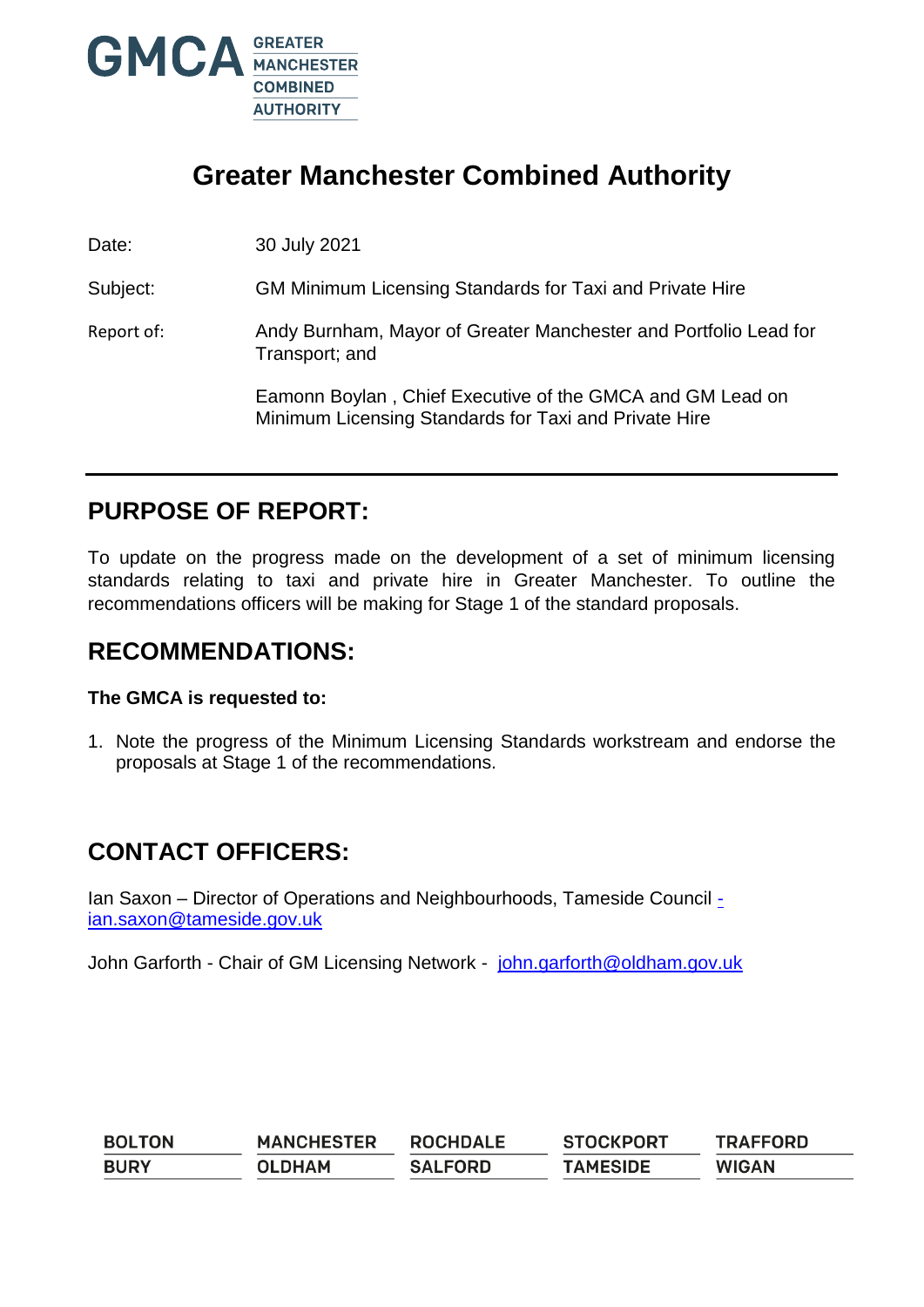#### **Equalities Impact, Carbon and Sustainability Assessment:**

*Results of the [Sustainability Decision Support Tool](http://insidegmca.gmfs.local/tools-and-apps/) to be included here:*

#### **Legal Considerations:**

No legal considerations for GMCA. Legal considerations rest with local authorities.

#### **Financial Consequences – Revenue:**

Each of the ten Licensing Authorities have agreed to contribute £5000 towards the development of Minimum Licensing Standards

#### **Financial Consequences – Capital:**

N/A

#### **Number of attachments to the report:**

Two

#### **Comments/recommendations from Overview & Scrutiny Committee**

N/A

#### **BACKGROUND PAPERS:**

- 25 June 2021, report to GMCA: MLS Update
- 31 July 2020, report to GMCA: MLS Consultation
- 29 May 2020, report to GMCA: Clean Air Plan Update

| <b>TRACKING/PROCESS</b>                                                                       |                                |           |  |  |
|-----------------------------------------------------------------------------------------------|--------------------------------|-----------|--|--|
| Does this report relate to a major strategic decision, as set out in<br>the GMCA Constitution |                                | <b>No</b> |  |  |
| <b>EXEMPTION FROM CALL IN</b>                                                                 |                                |           |  |  |
| Are there any aspects in this report which                                                    |                                | n/a       |  |  |
| means it should be considered to be                                                           |                                |           |  |  |
| exempt from call in by the relevant Scrutiny                                                  |                                |           |  |  |
| Committee on the grounds of urgency?                                                          |                                |           |  |  |
| <b>GM Transport Committee</b>                                                                 | <b>Overview &amp; Scrutiny</b> |           |  |  |
|                                                                                               | Committee                      |           |  |  |
| n/a                                                                                           | n/a                            |           |  |  |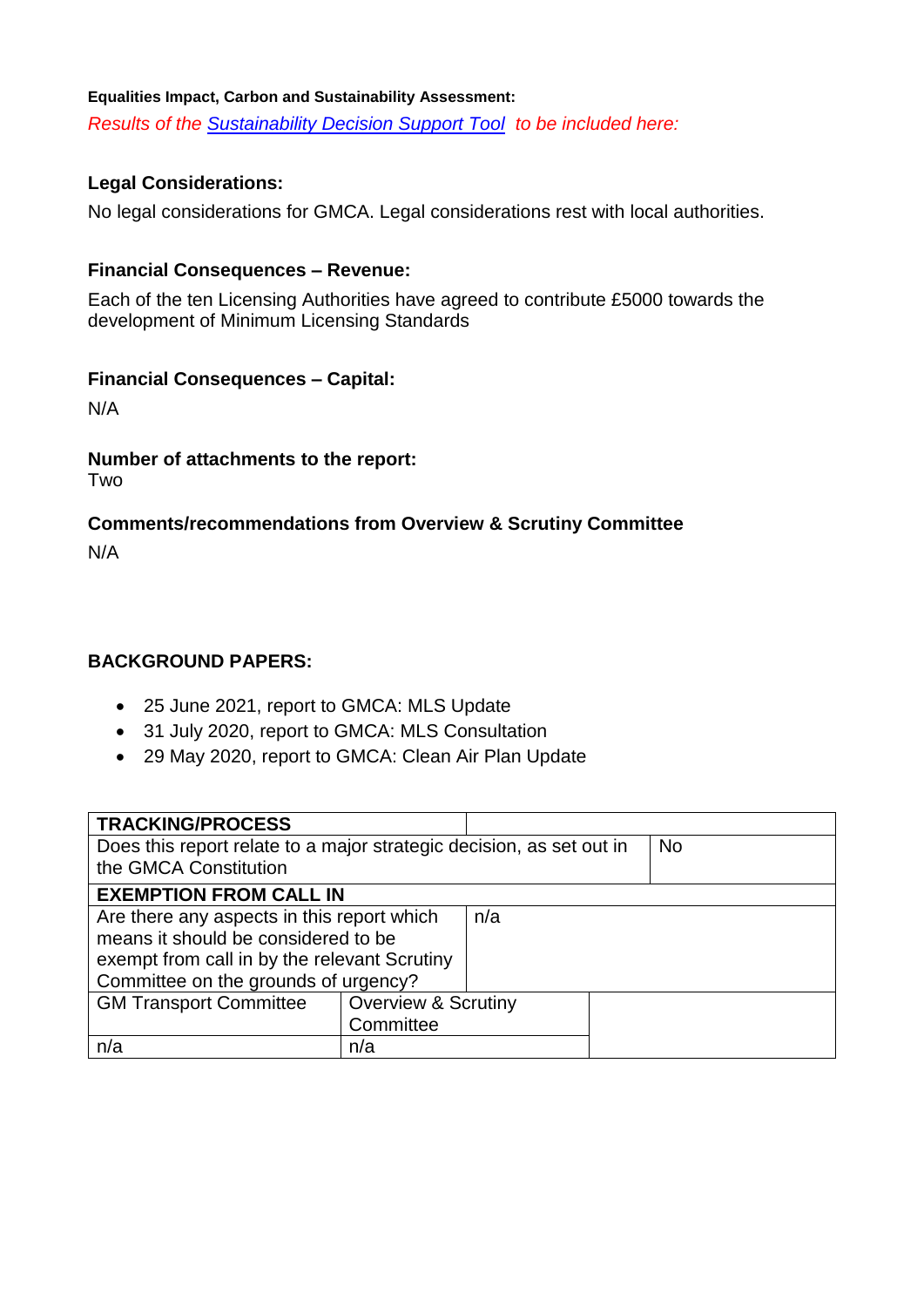# **1. INTRODUCTION/BACKGROUND**

- 1.1 In 2018, Greater Manchester's ten local authorities agreed to collectively develop, approve and implement a common set of minimum licensing standards (MLS) for taxi and private hire services. At that time, the primary driver for this work was to ensure public safety and protection, but vehicle age and emission standards in the context of the Clean Air and the decarbonisation agendas are now also major considerations.
- 1.2 The collaborative approach that the MLS represents will ultimately help achieve the vision of a strong, professional and healthy taxi and private hire sector providing safe and high quality services to residents and visitors across the whole of Greater Manchester. This vision sees Taxis and Private Hire as a crucial part of the overall transport offer, that can consistently deliver safe and high-quality services for the public. The proposed MLS, together with funding from the GM Clean Air Plan, will help deliver improved safety, customer focus, higher environmental standards and accessibility.
- 1.3 The GMCA received a progress report on 25 June 2021, summarising the public consultation outcomes and seeking endorsement of an approach to consider the final standards recommendations in two stages; Stage 1 (Drivers, Operators and Local Authorities) and Stage 2 (Vehicles). An outline programme of key project milestones was endorsed as follows:

| <b>Activity</b>                                                                                                                                                                              | <b>Target Date</b>              |  |  |
|----------------------------------------------------------------------------------------------------------------------------------------------------------------------------------------------|---------------------------------|--|--|
| MLS recommendations report (Stage 1)<br>to Combined Authority seeking<br>endorsement of final recommendations                                                                                | 30 July 2021                    |  |  |
| MLS recommendations report (Stage 1)<br>taken through District Governance<br>MLS recommendations report (Stage 2)<br>to Combined Authority - seeking<br>endorsement of final recommendations | Sept – Oct 2021<br>24 Sept 2021 |  |  |
| MLS recommendations report (Stage 2)<br>taken through District Governance                                                                                                                    | Oct 2021 onwards                |  |  |

1.4 This report provides a progress update and final recommendations at Stage 1.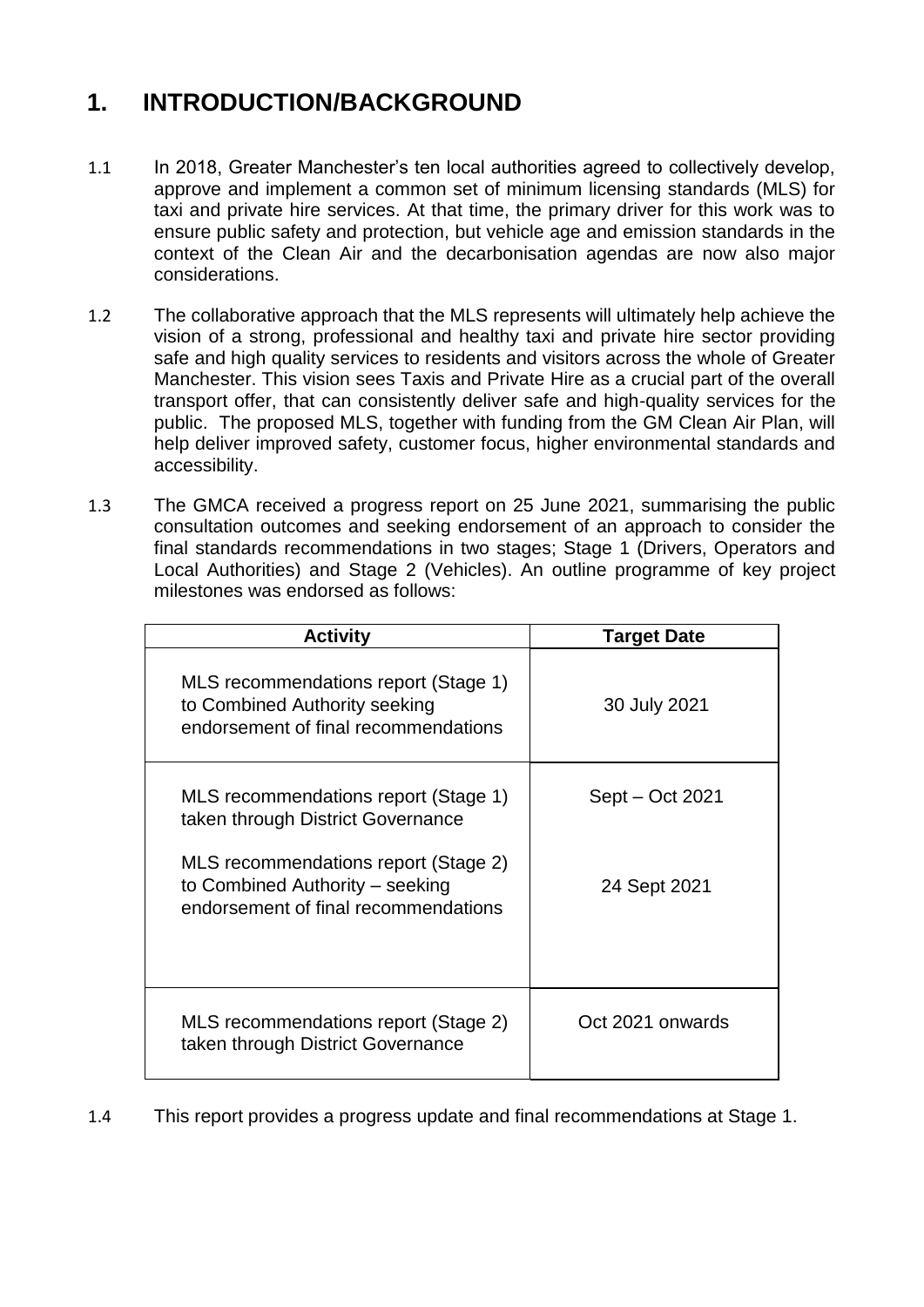# **2 STAGE 1 – RECOMMENDATIONS**

- 2.1 Appended to this report at **Appendix 1** is the template to be used by districts, which sets out the final recommendations for the 17 standards included at Stage 1 for Drivers, Operators and Local Authorities.
- 2.2 The recommendations were finalised following GM Licensing Managers considering all the consultation feedback both at a GM and district level and further to additional discussions held during consultation summary briefings presented at district level to Members and trade representatives at the end of June 2021. Additional detailed discussions also took place with Members of District Licensing Committees to help officers finalise a set of recommended Standards at Stage 1.
- 2.3 Of the 17 Standards in total proposed at Stage 1; all but 4 of the standards are recommended to be confirmed as proposed. The following 4 standards have been amended in response to the consultation and further discussions as follows:

| <b>Standard Proposal</b>                 | Amendment                                                       |  |  |
|------------------------------------------|-----------------------------------------------------------------|--|--|
| <b>Driver Proposed Standard 1:</b>       | The DBS certificate and checks                                  |  |  |
| DBS checks and certificates of           | requirement remains as proposed, but it                         |  |  |
| good conduct                             | was considered that there are serious                           |  |  |
|                                          | concerns with regards to the lengthy                            |  |  |
|                                          | bureaucratic processes involved and the                         |  |  |
|                                          | ability to determine the veracity of such                       |  |  |
|                                          | documents using current systems. As the                         |  |  |
|                                          | burden of the substantial costs of such a                       |  |  |
|                                          | requirement would be reflected in the                           |  |  |
|                                          | licence fees and the wider risk this                            |  |  |
|                                          | presented, it is proposed at this stage that                    |  |  |
|                                          | we reflect and engage with government                           |  |  |
|                                          | further on this requirement.                                    |  |  |
| <b>Driver Proposed Standard 5:</b>       | It is proposed that this standard is                            |  |  |
| Driving Proficiency Tests (for new       | introduced as an outcome where                                  |  |  |
| drivers only)                            | applicable for licence reviews, and that it                     |  |  |
|                                          | is introduced both for new and existing                         |  |  |
|                                          | drivers in 2022 (in acknowledgement of                          |  |  |
|                                          | the significant financial impacts on the                        |  |  |
|                                          | trade during the pandemic - allowing time                       |  |  |
|                                          | to adjust and recover and reducing the                          |  |  |
|                                          | risk of licence holders going elsewhere)                        |  |  |
| <b>Driver Proposed Standard 7:</b>       | The appended Dress Code was tweaked                             |  |  |
| Dress Code                               | in response to the consultation and                             |  |  |
|                                          | Members to provide further clarity on                           |  |  |
|                                          | what would be deemed acceptable.                                |  |  |
| <b>Local Authority Proposed Standard</b> | Not to be introduced at this time to allow                      |  |  |
| 6:                                       | time to reflect on how the scheme would                         |  |  |
| <b>Excellence in Licensing Award</b>     | be operated and funded, with further<br>direction from Members. |  |  |
|                                          |                                                                 |  |  |
|                                          |                                                                 |  |  |